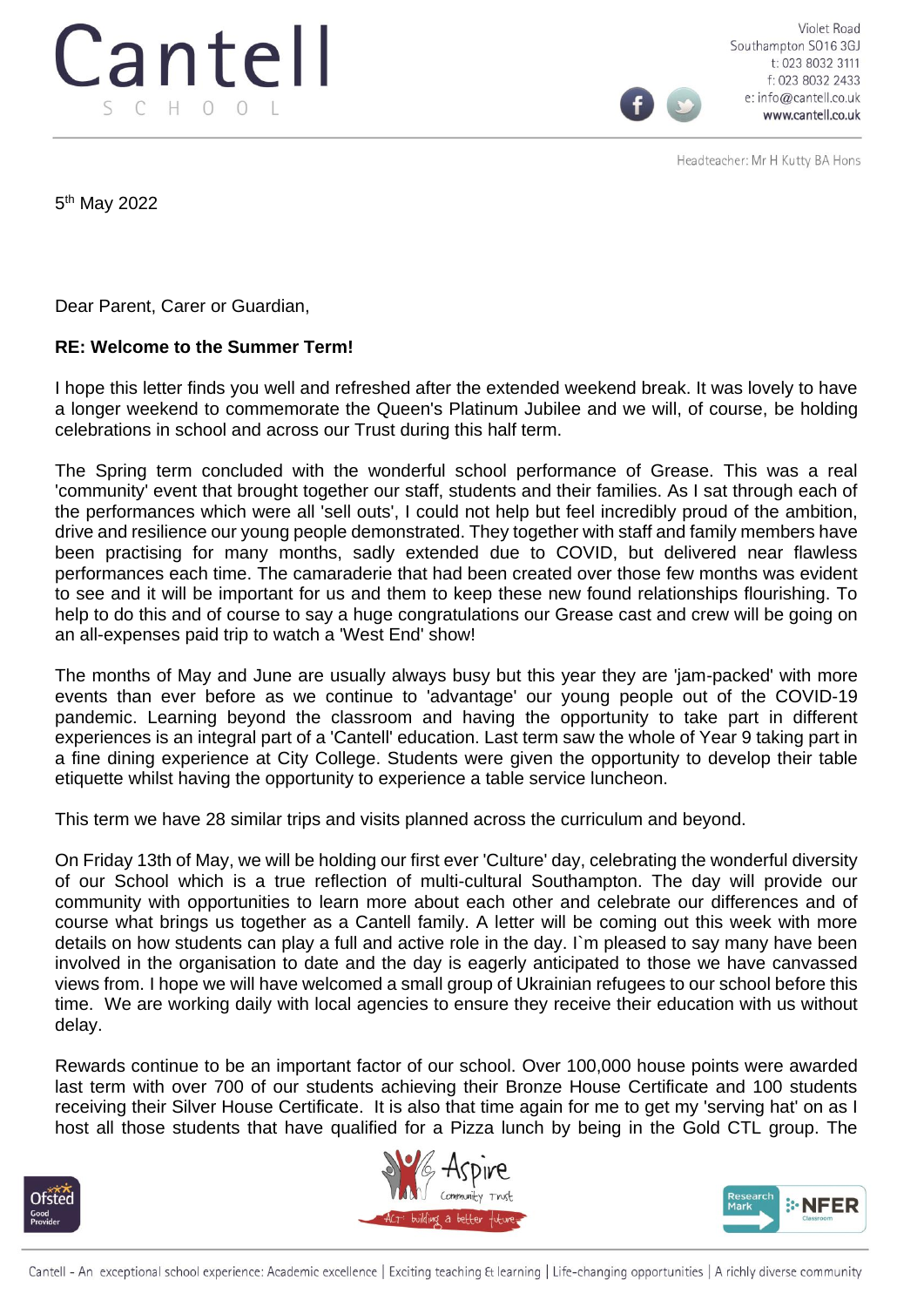numbers keep increasing as does the pizza but there never seems to be any leftovers for me ... perhaps not a bad thing!

Today saw the launch of annual assessments in Year 7 to 10. I was incredibly proud of the way our Year 7s conducted themselves today, particularly as for some, this might be the first time that they have experienced an exam hall for several years. We have explained to all of our students that these assessments are an important opportunity for them to showcase what they have learned but equally as important to identify for them and for teachers where gaps might exist or where the knowledge is not as secure. We are not and they should not be worried about grades or marks - these assessments are formative not summative and are a guide on what we need to celebrate and where we need to work differently; smarter or harder but most importantly together. Please do spend some time re-iterating this with your young person and also explain the importance of re-visiting topics regularly to ensure the knowledge becomes secure in the long-term memory. Homework continues to be a vital part of this jigsaw puzzle and whilst I am pleased that 70% of young people complete their homework regularly, you will forgive me for wanting to strive for 100%!

The Year 9 options process has run extremely smoothly as we welcomed back students, families and friends to the popular Future Focus event. The team are now working through the various permutations in order to create a timetable that will cater for almost every need. There are a few subjects that are currently oversubscribed, but we will keep you and your young person updated if we need to ask them to make any amendments to their choices before finally confirming KS4 options in early June - how exciting!

This term sees the launch of our 'co-curricular programme for all.' Further to Mr Wilson`s letter last term, it is our expectation that with lighter evenings that every student at Cantell in Years 7-10 take part in at least one club until the end of the summer term. These clubs are, first and foremost fun, but also help develop our student`s Empower skills which are crucial for modern day life and in the workplace. Our view was confirmed recently when a group of students and I met Jen Tippin, Chief People and Transformation Officer for Natwest, who looks after a staff of over 60,000 employees globally. She was very clear that at Natwest and in many of their client and partner organisations it is what you do outside of the academic arena and the skills that you develop that counts a great deal.

We are offering 62 co-curricular clubs each week and continue to offer transport options home if required. Please do sit down with your young person and discuss this with them. There will be, of course, some students that already have a rich and vibrant experience of clubs outside of school and may not have time to dedicate to a school club. If this is the case, please do ask them to discuss this with either their Lesson A teacher or Gmail Mr Wilson directly.

It was an absolute pleasure to speak with Year 11 today in their first face to face assembly since the pandemic began. I reminded them of the very first assembly I gave them when they were on transition week and in Year 6 and we spoke about the exciting journey that was and still is very much in front of them. This Year 11 have been an absolute delight and of course have been through so much disruption. We are, however, very confident on their behalf because they have demonstrated exceptional resilience and commitment to their studies over the course of their GCSEs and are making strong progress with the final preparations for the exams. On Friday 13th of May, the Year 11 'alternative timetable' kicks off with RE and Computer Science masterclasses in advance of the first GCSE exams on Monday 16<sup>th</sup> of May (although some students will have already sat some languages exams). Our final celebrations will take place on Thursday 23<sup>rd</sup> of June, when we hold our final Year 11 assembly and Friday 24<sup>th</sup> of June, when we hold the Year 11 Prom. We know that this can be a stressful period for our students and we are working with them to help them find the right balance between revision and relaxation. If you are at all concerned about well-being during this busy period, please do not hesitate to contact Mrs Evans or